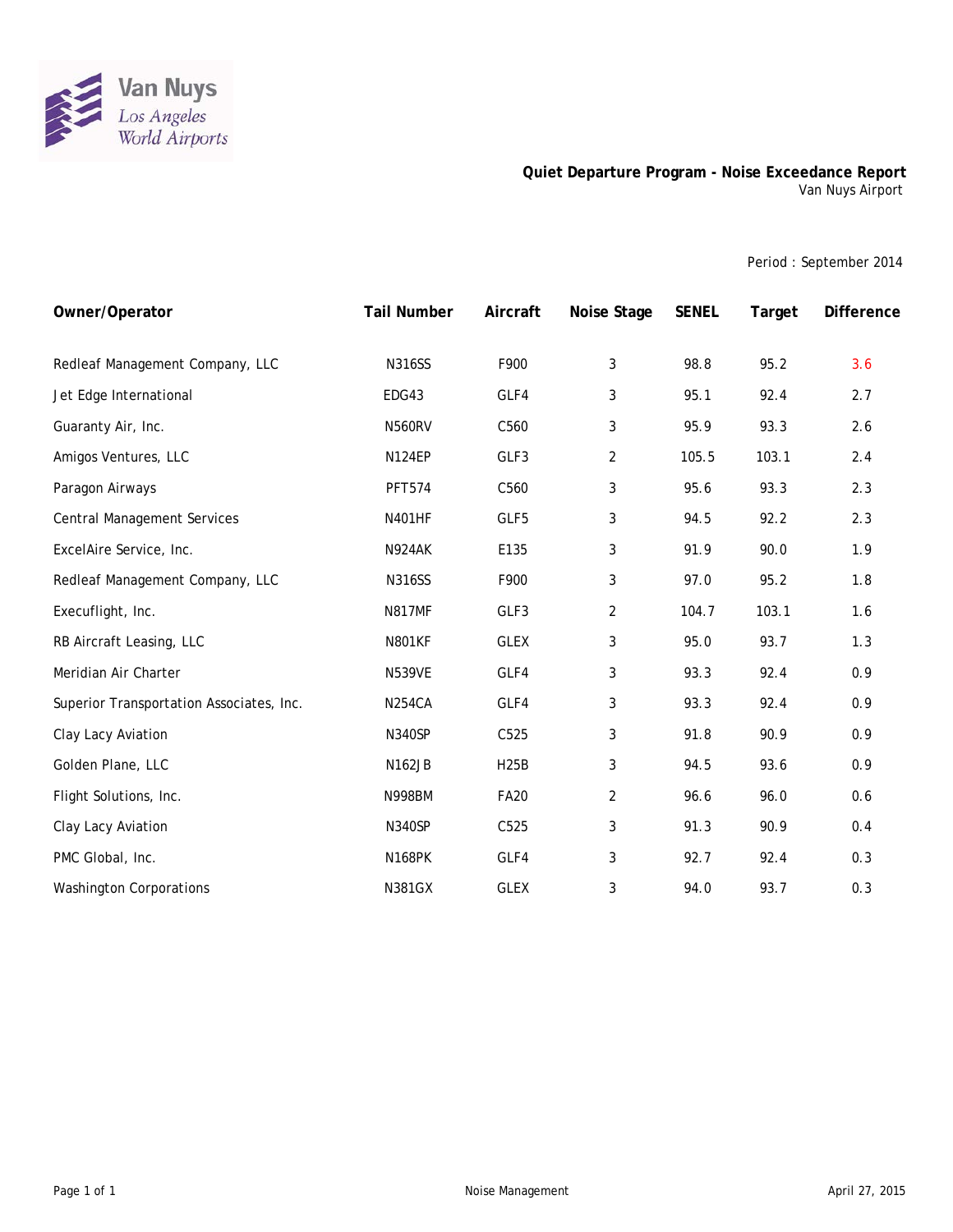

Period : September 2014

| Owner/Operator                           | <b>Departures Exceeding</b><br><b>Target Noise Level</b> | <b>Total Southbound</b><br><b>Jet Departures</b> |
|------------------------------------------|----------------------------------------------------------|--------------------------------------------------|
| Redleaf Management Company, LLC          | $\overline{2}$                                           | 5                                                |
| Clay Lacy Aviation                       | $\mathbf{2}$                                             | 204                                              |
| Amigos Ventures, LLC                     | $\mathbf{1}$                                             | $\mathbf{1}$                                     |
| Guaranty Air, Inc.                       | 1                                                        | -1                                               |
| <b>Central Management Services</b>       |                                                          | 2                                                |
| Execuflight, Inc.                        |                                                          | 2                                                |
| Flight Solutions, Inc.                   |                                                          | 2                                                |
| ExcelAire Service, Inc.                  |                                                          | 3                                                |
| PMC Global, Inc.                         |                                                          | 3                                                |
| Meridian Air Charter                     |                                                          |                                                  |
| <b>Washington Corporations</b>           |                                                          |                                                  |
| Golden Plane, LLC                        |                                                          | 5.                                               |
| RB Aircraft Leasing, LLC                 |                                                          | 5                                                |
| Paragon Airways                          |                                                          | 6                                                |
| Superior Transportation Associates, Inc. | 1                                                        | 6                                                |
| Jet Edge International                   | 1                                                        | 54                                               |
|                                          |                                                          |                                                  |
| 1st Source Leasing, Inc.                 | 0                                                        | $\mathbf{1}$                                     |
| 214BM, LLC                               | 0                                                        |                                                  |
| 5161 Romeo, LLC                          | 0                                                        |                                                  |
| Acabel, LLC                              | 0                                                        |                                                  |
| Ace Air, Inc.                            | 0                                                        |                                                  |
| Ace Aviation Services Corporation        | 0                                                        |                                                  |
| Adir Management Services, LLC            | 0                                                        |                                                  |
| Air Mark One, LLC                        | 0                                                        |                                                  |
| Air Rutter International                 | 0                                                        |                                                  |
| Air Sansone, LLC                         | 0                                                        |                                                  |
| Aircraft, LLC                            | 0                                                        |                                                  |
| AirMed International                     | 0                                                        |                                                  |
| AirMed International, LLC                | 0                                                        |                                                  |
| Airspeed Holdings, LLC                   | 0                                                        |                                                  |
| All Access Jets                          | 0                                                        |                                                  |
| Allstate Insurance Company               | 0                                                        |                                                  |
| Ambrose Corporation                      | 0                                                        |                                                  |
| American International Group, Inc.       | 0                                                        |                                                  |
| AR Investments, LLC                      | 0                                                        |                                                  |
| Ashley Construction, Inc.                | 0                                                        |                                                  |
| Avcenter, Inc.                           | 0                                                        |                                                  |
| Basic Capital Management, Inc.           | 0                                                        |                                                  |
| BB Westwind, LLC                         | 0                                                        |                                                  |
| Beckwith Entertainment Group, LLC        | 0                                                        | -1                                               |

The Van Nuys Airport Fly Friendly - Quiet Departure Program asks that operators of jet aircraft use manufacturer's or NBAA quiet departure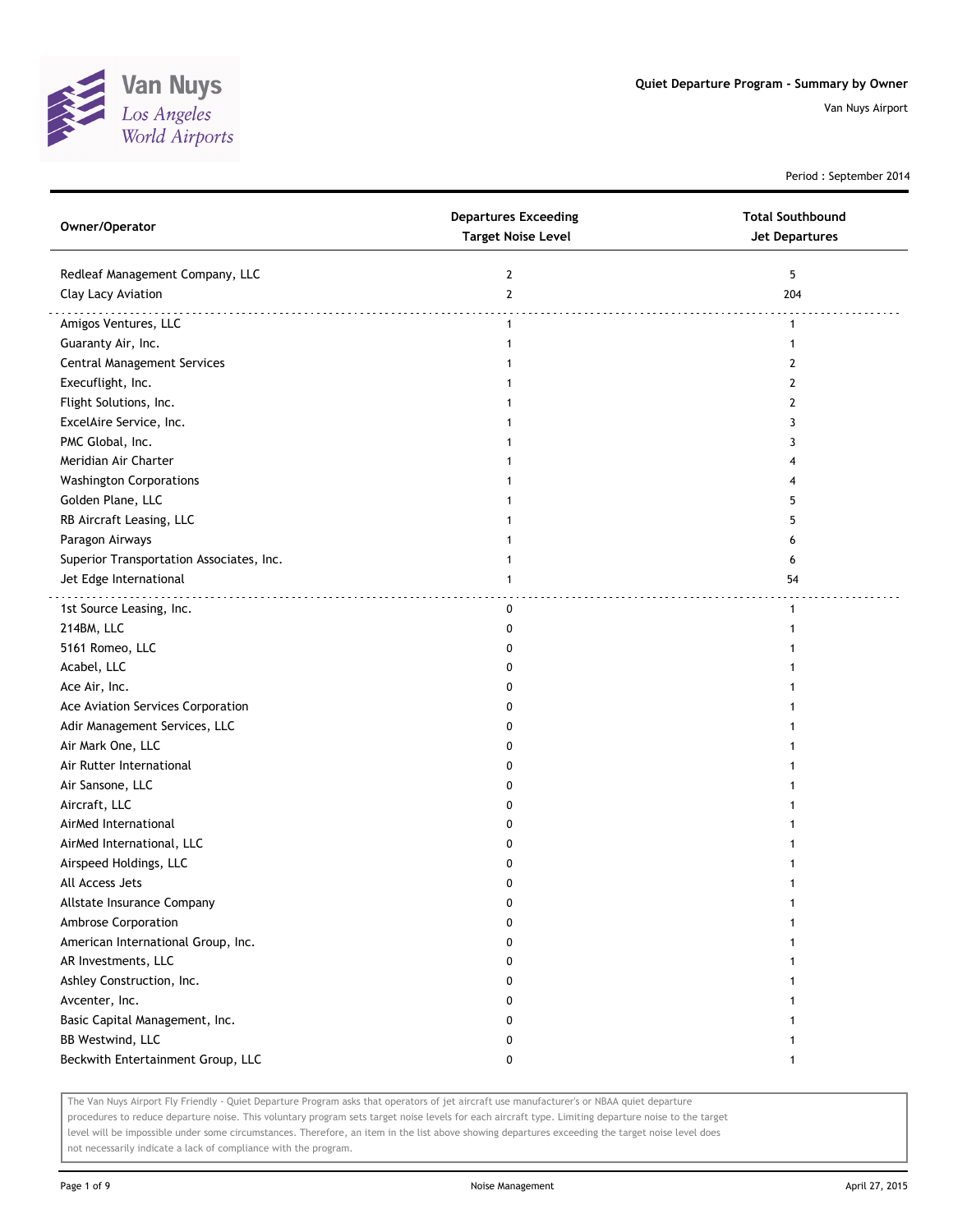

Period : September 2014

| Owner/Operator                                  | <b>Departures Exceeding</b><br><b>Target Noise Level</b> | <b>Total Southbound</b><br><b>Jet Departures</b> |
|-------------------------------------------------|----------------------------------------------------------|--------------------------------------------------|
| Berggruen Holdings, Ltd.                        | 0                                                        | 1                                                |
| Berwind Aviation, LLC                           | 0                                                        |                                                  |
| BioBird, LLC                                    | 0                                                        |                                                  |
| Birds Eye Management, Inc.                      | 0                                                        |                                                  |
| BKF Aviation, Ltd.                              | 0                                                        |                                                  |
| Bopper Airways, LLC                             | 0                                                        | 1                                                |
| <b>Builders Best</b>                            | 0                                                        | 1                                                |
| Burnett Aviation Company, Inc.                  | 0                                                        |                                                  |
| Business Aircraft Group, Inc.                   | 0                                                        |                                                  |
| Butlers Island, LLC                             | 0                                                        |                                                  |
| Caliber Jet                                     | 0                                                        |                                                  |
| Carson Capital Corp.                            | 0                                                        |                                                  |
| Casey Company                                   | 0                                                        |                                                  |
| CDC Air, LLC                                    | 0                                                        |                                                  |
| Ceson Flight, LLC                               | 0                                                        |                                                  |
| Cessna Aircraft Company                         | 0                                                        |                                                  |
| CFNS, Inc.                                      | 0                                                        |                                                  |
| CH Aircraft, LLC                                | 0                                                        |                                                  |
| Chandelle Investment Corporation                | 0                                                        |                                                  |
| Charlie Ten, LLC                                | 0                                                        |                                                  |
| <b>Comerica Leasing Corporation</b>             | 0                                                        |                                                  |
| Corporate Air, LLC                              | 0                                                        |                                                  |
| Crawford Products Company, Inc.                 | 0                                                        |                                                  |
| Crow Executive Air, Inc                         | 0                                                        |                                                  |
| Crystal Coast Jet, LLC                          | 0                                                        |                                                  |
| CSC Transport, Inc.                             | 0                                                        | 1                                                |
| Custom Jet Charters, LLC                        | 0                                                        |                                                  |
| Dallas Jet International                        | 0                                                        |                                                  |
| DD251, LLC                                      | 0                                                        |                                                  |
| Edgewood Properties, Inc C/O JSM at Falcon, LLC | 0                                                        |                                                  |
| Edmiston Marketing, LLC                         | 0                                                        |                                                  |
| Empire Aviation Group FZCO                      | 0                                                        |                                                  |
| Execucorp                                       | 0                                                        |                                                  |
| Fair Wind Air Charter                           | 0                                                        |                                                  |
| Falcon F20, LLC                                 | 0                                                        |                                                  |
| Farm Credit Services Mid-America PCA            | 0                                                        |                                                  |
| First Av Group, LLC                             | 0                                                        |                                                  |
| First Jet                                       | 0                                                        |                                                  |
| FL. 747, LLC                                    | 0                                                        |                                                  |
| Flightworks                                     | 0                                                        |                                                  |
| Flynt Aviation, LLC                             | 0                                                        | 1                                                |

The Van Nuys Airport Fly Friendly - Quiet Departure Program asks that operators of jet aircraft use manufacturer's or NBAA quiet departure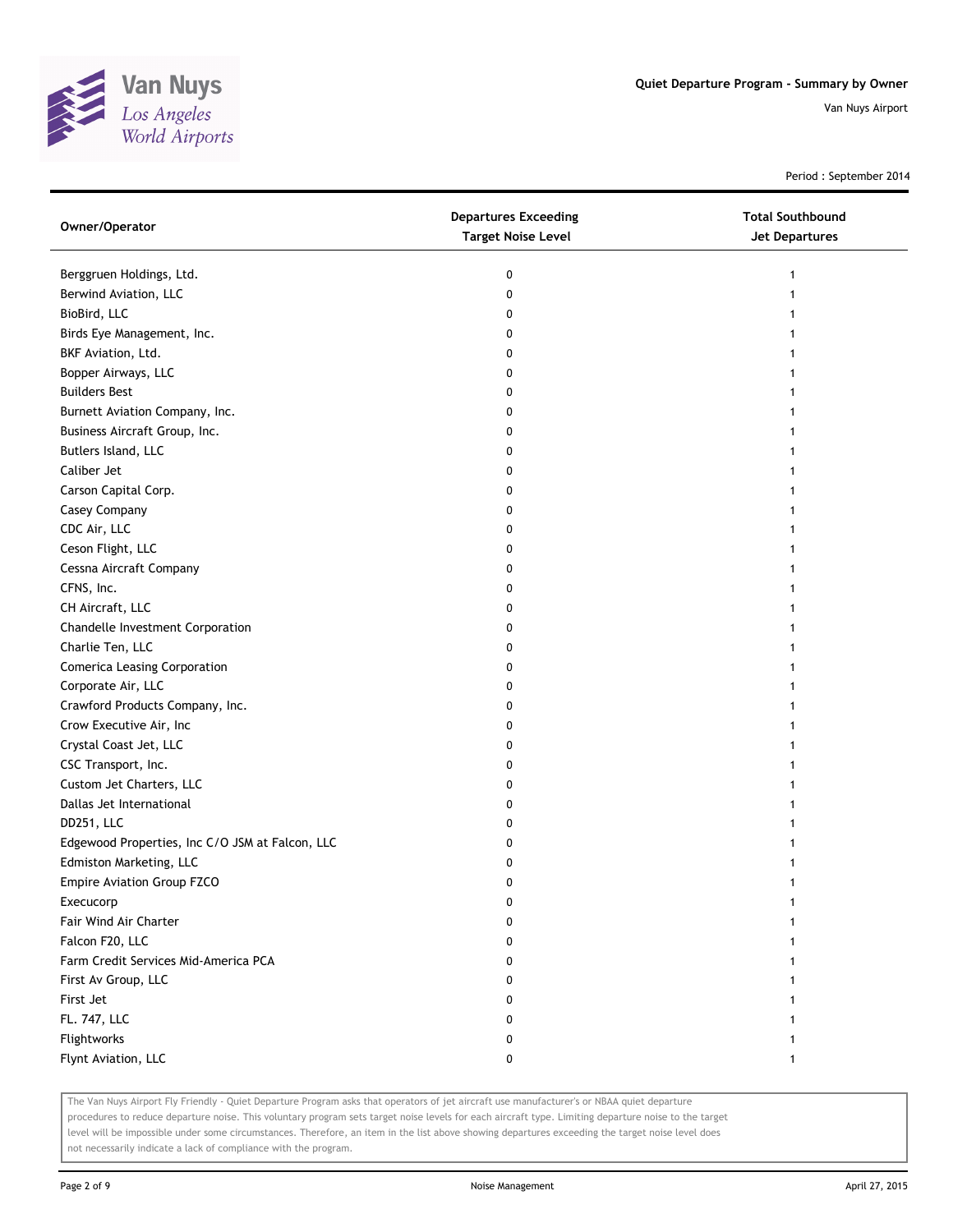

Period : September 2014

| Owner/Operator                                     | <b>Departures Exceeding</b><br><b>Target Noise Level</b> | <b>Total Southbound</b><br>Jet Departures |
|----------------------------------------------------|----------------------------------------------------------|-------------------------------------------|
| FT Enterprise Transport Systems, LLC               | 0                                                        |                                           |
| <b>G5 Executive</b>                                | 0                                                        |                                           |
| Gallagher, Maurice J. Jr.                          | 0                                                        |                                           |
| Gates Group Air, LLC                               | 0                                                        |                                           |
| General Datatech, LP                               | 0                                                        |                                           |
| Guardian Air Service, LP                           | 0                                                        |                                           |
| <b>Gulfstream Aerospace Corporation</b>            | 0                                                        |                                           |
| Hard Rock Hotel                                    | 0                                                        |                                           |
| Harpo, Inc.                                        | 0                                                        |                                           |
| Honaker Aviation, Inc.                             | 0                                                        |                                           |
| Hospital Corporation of America                    | 0                                                        |                                           |
| IAC/InterActive Corporation                        | 0                                                        |                                           |
| ICA Global Services, LLC                           | 0                                                        |                                           |
| ISG Air, LLC                                       | 0                                                        |                                           |
| Jackson Family Wines, Inc.                         | 0                                                        |                                           |
| JES Aircraft Services, Inc.                        | 0                                                        |                                           |
| Jet Link Investments, Inc.                         | 0                                                        |                                           |
| <b>JLBML LLC</b>                                   | 0                                                        |                                           |
| Kaiserair, Inc.                                    | 0                                                        |                                           |
| Kalitta Charters, LLC                              | 0                                                        |                                           |
| Kent Aviation, LLC                                 | 0                                                        |                                           |
| Keystone Aviation, LLC                             | 0                                                        |                                           |
| KMR Aviation, Inc.                                 | 0                                                        |                                           |
| Knauss Ventures, LLC                               | 0                                                        |                                           |
| Komar Aviation Group                               | 0                                                        |                                           |
| Las Vegas Jet, LLC                                 | 0                                                        |                                           |
| LJ60-266, LLC                                      | 0                                                        |                                           |
| Lonpar, LLC                                        | 0                                                        |                                           |
| Luft Aviation Charter, Pty. Ltd.                   | 0                                                        |                                           |
| Lyon Aviation                                      | 0                                                        |                                           |
| Lyons Magnus, Inc.                                 | 0                                                        |                                           |
| M.M. Coal Company, Inc.                            | 0                                                        |                                           |
| MAC Aircraft Sales, LLC                            | 0                                                        |                                           |
| Mannco, LLC                                        | 0                                                        |                                           |
| <b>MC Aviation Corporation</b>                     | 0                                                        |                                           |
| McKinley Air Transport, Inc.                       | 0                                                        |                                           |
| Mike Post Productions, Inc.                        | 0                                                        |                                           |
| Million Air - Dallas                               | 0                                                        |                                           |
| Mona Vie Aircraft Leasing, LLC                     | 0                                                        |                                           |
| Morningstar Partners, Ltd., DBA Auroa Jet Partners | 0                                                        |                                           |
| Mustang Systems, LLC                               | 0                                                        | 1                                         |

The Van Nuys Airport Fly Friendly - Quiet Departure Program asks that operators of jet aircraft use manufacturer's or NBAA quiet departure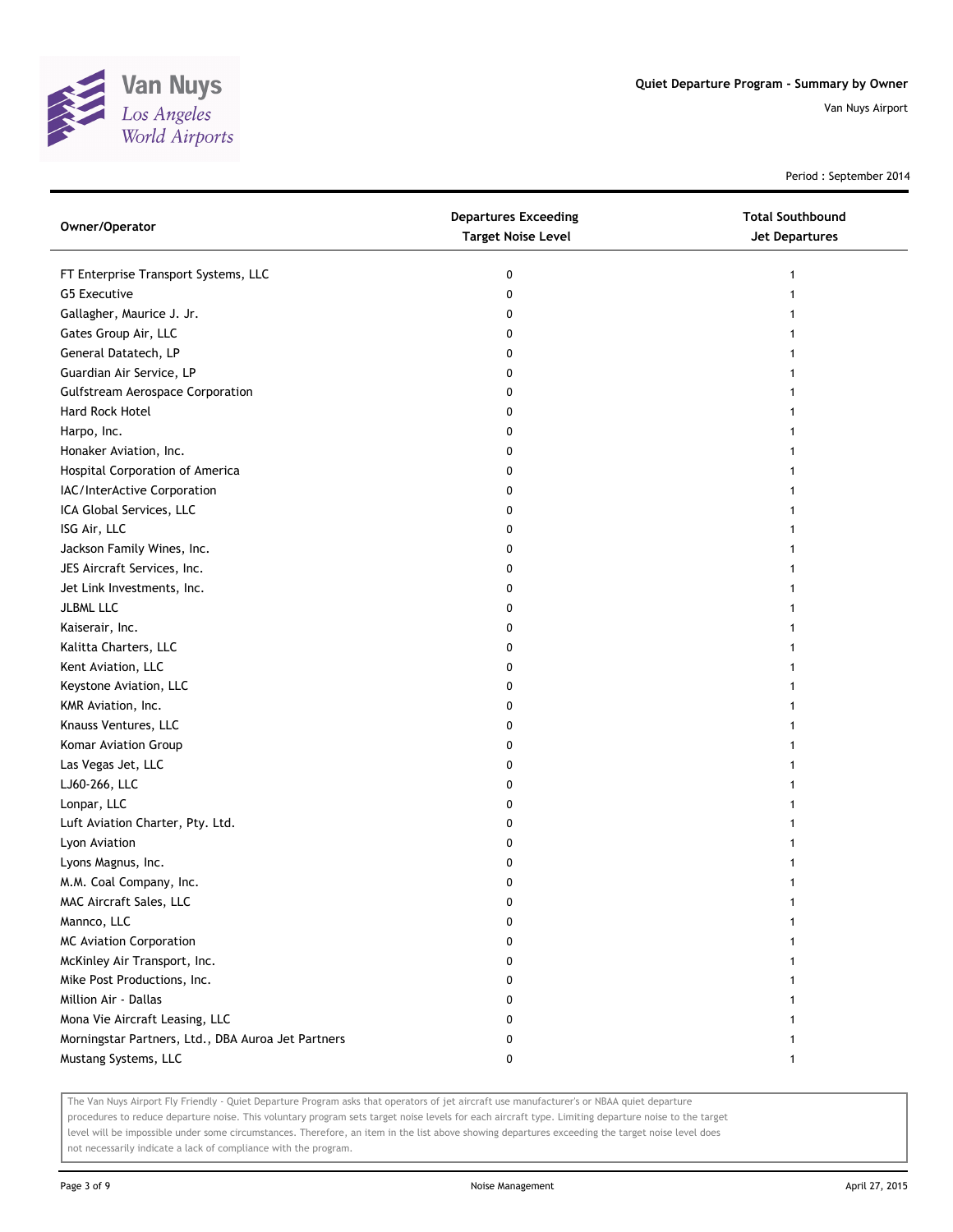

Period : September 2014

| Owner/Operator                       | <b>Departures Exceeding</b><br><b>Target Noise Level</b> | <b>Total Southbound</b><br>Jet Departures |
|--------------------------------------|----------------------------------------------------------|-------------------------------------------|
| Napa Jet Center                      | 0                                                        | 1                                         |
| New Process Steel, LP                | 0                                                        |                                           |
| NextEra Energy, Inc.                 | 0                                                        |                                           |
| Nike, Inc.                           | 0                                                        |                                           |
| Northrop Grumman Corporation         | 0                                                        |                                           |
| NWA Partners, LLC                    | 0                                                        |                                           |
| Option Air, LLC                      | 0                                                        |                                           |
| P.J. Kilkenny, LLC                   | 0                                                        |                                           |
| Pilots Services Providers, Inc.      | 0                                                        |                                           |
| QMC Aviation, LLC                    | 0                                                        |                                           |
| R2MH Jet Air, LLC                    | 0                                                        |                                           |
| Rainier Aviation, Inc.               | 0                                                        |                                           |
| Real Estate Exchange Services, Inc.  | 0                                                        |                                           |
| Red Hawk Properties, LLC             | 0                                                        |                                           |
| Richmont Aviation, Inc.              | 0                                                        |                                           |
| Roger Meyers                         | 0                                                        |                                           |
| RSF Management Services, Inc.        | 0                                                        | 1                                         |
| Rupari Food Services, Inc.           | 0                                                        |                                           |
| Sanderson Farms, Inc.                | 0                                                        |                                           |
| Santa Barbara Executive Jet          | 0                                                        |                                           |
| Scott, D. Gregory                    | 0                                                        |                                           |
| ServiceMaster Acceptance Corporation | 0                                                        |                                           |
| Short Hills Aviation                 | 0                                                        |                                           |
| Skybird Aviation                     | 0                                                        |                                           |
| Skybird Aviation, Inc.               | 0                                                        |                                           |
| Skyway Aero, Inc.                    | 0                                                        |                                           |
| SOI Aviation, LLC                    | 0                                                        |                                           |
| Speedero, LLC                        | 0                                                        |                                           |
| SPJ Aircraft, LLC                    | 0                                                        |                                           |
| <b>Stargazer Aviation</b>            | 0                                                        |                                           |
| <b>Starlink Aviation</b>             | 0                                                        |                                           |
| Sterling Aviation, Inc.              | 0                                                        |                                           |
| Sunstate Aviation, LLC               | 0                                                        |                                           |
| SunTrust Equipment Finance & Leasing | 0                                                        |                                           |
| Superior Flying International Corp.  | 0                                                        |                                           |
| Surefoot, L.C.                       | 0                                                        |                                           |
| TAG Aviation S.A.                    | 0                                                        |                                           |
| Tahoe Teton Associates, Inc.         | 0                                                        |                                           |
| <b>Target Corporation</b>            | 0                                                        |                                           |
| Teknon, LLC                          | 0                                                        |                                           |
| TFK Aviation, Inc.                   | 0                                                        |                                           |
|                                      |                                                          |                                           |

The Van Nuys Airport Fly Friendly - Quiet Departure Program asks that operators of jet aircraft use manufacturer's or NBAA quiet departure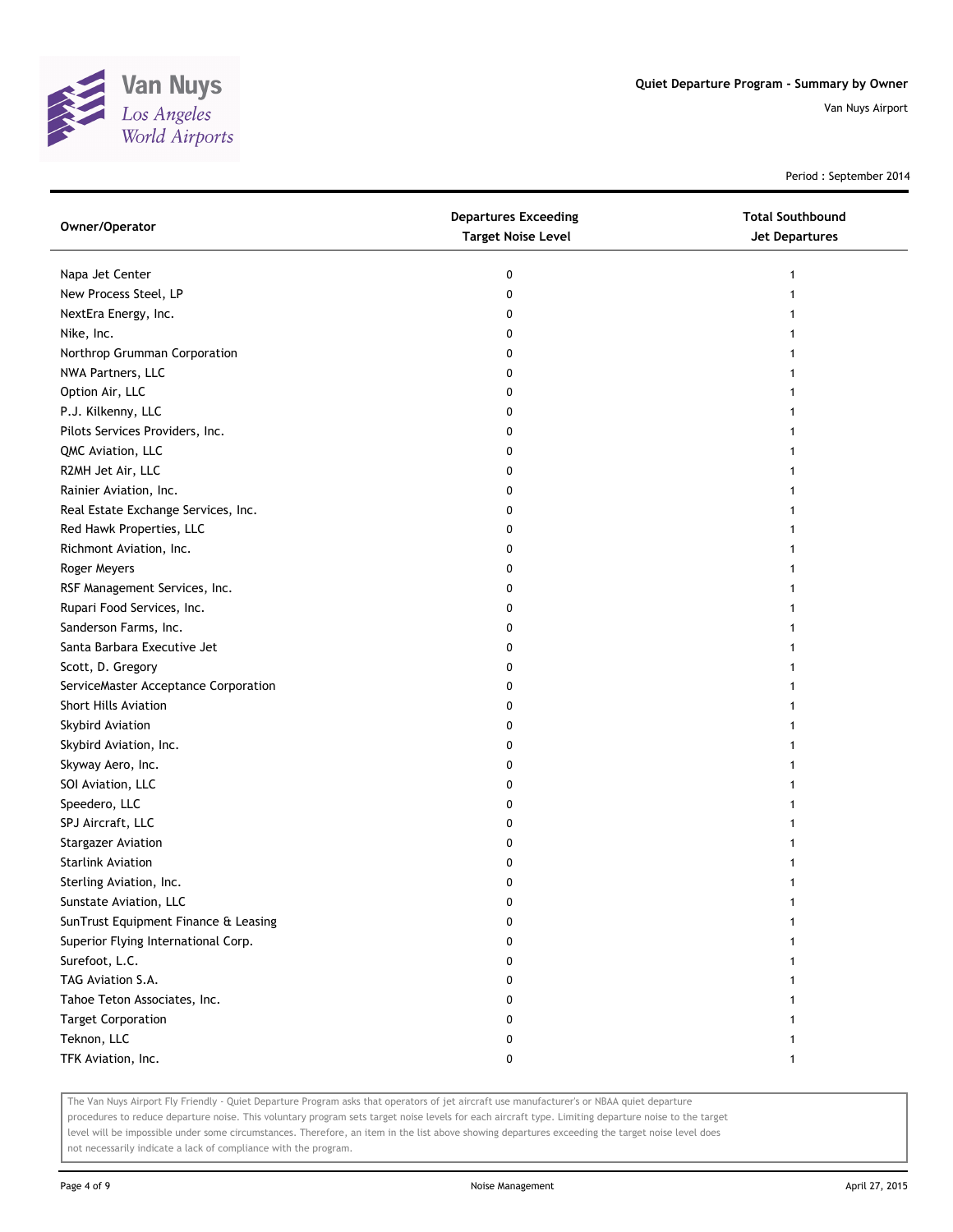

Period : September 2014

| Owner/Operator                         | <b>Departures Exceeding</b><br><b>Target Noise Level</b> | <b>Total Southbound</b><br><b>Jet Departures</b> |
|----------------------------------------|----------------------------------------------------------|--------------------------------------------------|
| The Brickman Group Ltd                 | 0                                                        | 1                                                |
| The Flightstar Corp                    | 0                                                        | 1                                                |
| The Jet Business                       | 0                                                        |                                                  |
| The Lily Partnership, LLP              | 0                                                        |                                                  |
| TP Aviation, LLC                       | 0                                                        | 1                                                |
| Tracinda Corporation Flight Department | 0                                                        | 1                                                |
| Tristen Aviation Group, LLC            | 0                                                        | 1                                                |
| Triumph Aviation, Inc.                 | 0                                                        | 1                                                |
| TX1-Falcon, LLC                        | 0                                                        |                                                  |
| Universal Jet Aviation, Inc.           | 0                                                        |                                                  |
| <b>UNKNOWN</b>                         | 0                                                        |                                                  |
| Valutech Managment, LLC                | 0                                                        |                                                  |
| Wahoo Enterprises, LLC                 | 0                                                        |                                                  |
| Weiner, Richard L.                     | 0                                                        |                                                  |
| <b>Westair Corporation</b>             | 0                                                        |                                                  |
| Williams International Company, LLC    | 0                                                        | 1                                                |
| <b>Wilshire Associates</b>             | 0                                                        | 1                                                |
| Wilson Aviation, LLC                   | 0                                                        | 1                                                |
| Winn Aviation                          | 0                                                        | 1                                                |
| Woody in the Sky with Diamonds, LLC    | 0                                                        | 1                                                |
| 3Foot Air, LLC                         | 0                                                        | 2                                                |
| 5664, LLC                              | 0                                                        | 2                                                |
| AG Spanos Jet Center, Inc.             | 0                                                        | $\overline{2}$                                   |
| Air Kaitar, LLC                        | 0                                                        | 2                                                |
| Altpoint Capital Partners LLC          | 0                                                        | $\mathbf{2}$                                     |
| ATI Jet, Inc.                          | 0                                                        | 2                                                |
| B & J Leasing, Inc.                    | 0                                                        | 2                                                |
| Bend Properties, Inc.                  | 0                                                        | 2                                                |
| Botarel, SA                            | 0                                                        | 2                                                |
| Cove Aviation Partners, LLC            | 0                                                        | $\overline{2}$                                   |
| Current Aviation Group, Inc.           | 0                                                        | 2                                                |
| Desert Wings, LLC                      | 0                                                        | $\overline{2}$                                   |
| Dole Foods Flight Operations, Inc.     | 0                                                        | 2                                                |
| Dwight Management, LLC                 | 0                                                        | $\mathbf{2}$                                     |
| Elite Aviation, LLC                    | 0                                                        | $\mathbf{2}$                                     |
| Executive Jet Management               | 0                                                        | $\mathbf{2}$                                     |
| F. Korbel & Brothers, Inc.             | 0                                                        | $\mathbf{2}$                                     |
| Fairmont Aviation, LLC                 | 0                                                        | $\mathbf{2}$                                     |
| Flightexec                             | 0                                                        | $\mathbf{2}$                                     |
| Friedkin Aviation, Inc.                | 0                                                        | $\mathbf{2}$                                     |
| Gander Mountain Company                | 0                                                        | $\mathbf{2}$                                     |

The Van Nuys Airport Fly Friendly - Quiet Departure Program asks that operators of jet aircraft use manufacturer's or NBAA quiet departure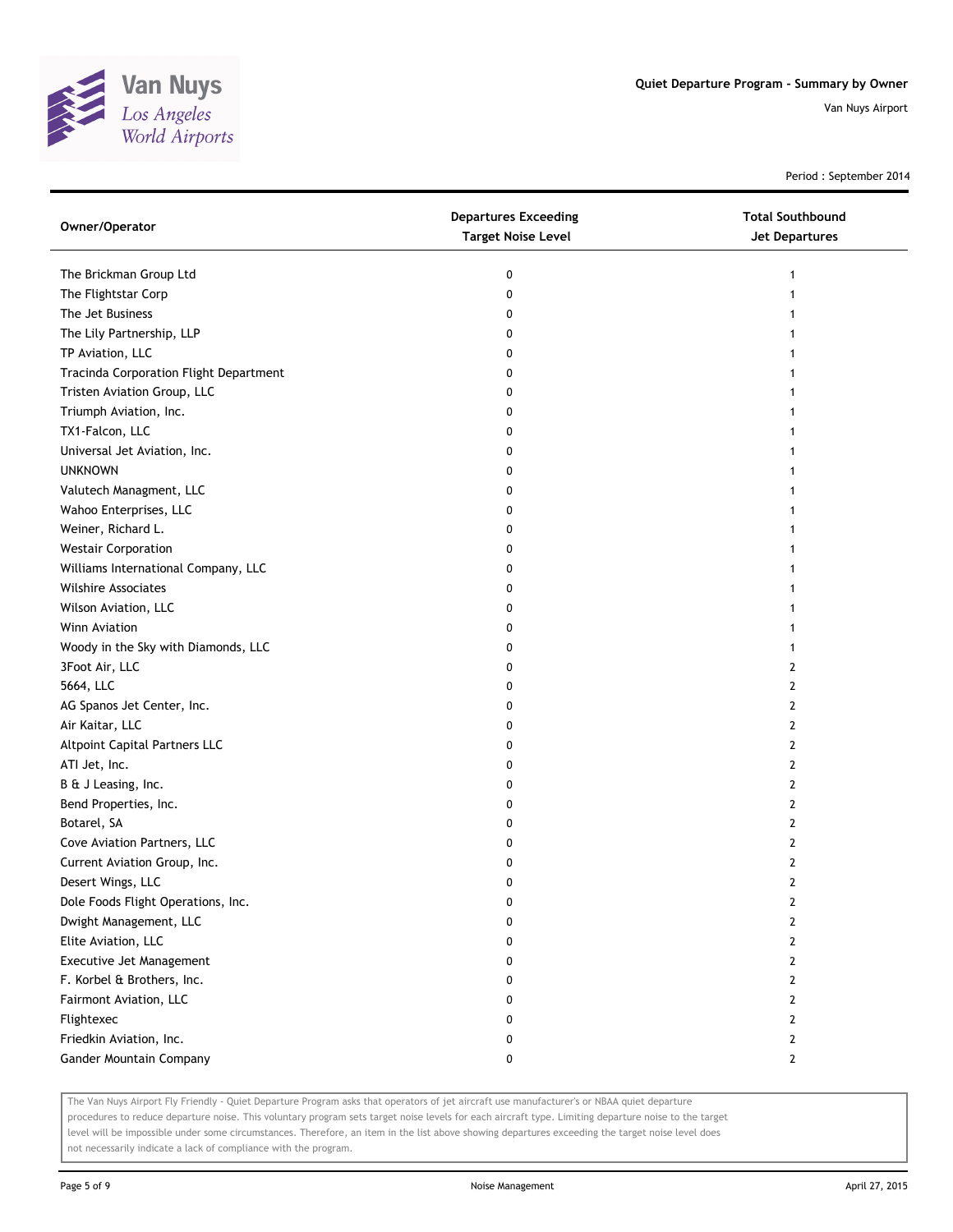

Period : September 2014

| Owner/Operator                           | <b>Departures Exceeding</b><br><b>Target Noise Level</b> | <b>Total Southbound</b><br>Jet Departures |
|------------------------------------------|----------------------------------------------------------|-------------------------------------------|
| Gary Jet Center                          | 0                                                        | $\mathbf{2}$                              |
| International Lease Finance Corporation  | 0                                                        | $\mathbf{2}$                              |
| JCG Aviation, LLC                        | 0                                                        | $\mathbf{2}$                              |
| Jet Aviation Flight Services, Inc.       | 0                                                        | $\mathbf{2}$                              |
| JMD Leasing, Inc.                        | 0                                                        | 2                                         |
| Keystone Foods Corporation               | 0                                                        | 2                                         |
| <b>KPK Heliport</b>                      | 0                                                        | 2                                         |
| Lewis Energy                             | 0                                                        | 2                                         |
| MCS Leasing, Inc.                        | 0                                                        | 2                                         |
| Meregrass, Inc                           | 0                                                        | 2                                         |
| Merle Norman Cosmetics, Inc.             | 0                                                        | $\overline{2}$                            |
| <b>MGM Resorts International</b>         | 0                                                        | $\mathbf{2}$                              |
| Millard Processing Services, Inc.        | 0                                                        | $\overline{2}$                            |
| Montana Aerospace, Inc.                  | 0                                                        | $\overline{2}$                            |
| Mr. Chow Enterprises, Ltd.               | 0                                                        | $\mathbf{2}$                              |
| <b>NASCAR Aviation</b>                   | 0                                                        | $\mathbf{2}$                              |
| Navajo Refining GP, LLC                  | 0                                                        | $\overline{2}$                            |
| Nereid, LLC                              | 0                                                        | 2                                         |
| Niznick Enterprises, Inc.                | 0                                                        | 2                                         |
| Park Corporation                         | 0                                                        | 2                                         |
| PCW Aviation LLC                         | 0                                                        | 2                                         |
| Penske Jet, Inc.                         | 0                                                        | $\overline{2}$                            |
| Platinum Equity, LLC                     | 0                                                        | 2                                         |
| Quantum Leasing, LLC                     | 0                                                        | $\overline{2}$                            |
| R.O.P. Aviation, Inc.                    | 0                                                        | 2                                         |
| Rail Management & Consulting Corporation | 0                                                        | 2                                         |
| RTF Aviation, LLC                        | 0                                                        | $\overline{2}$                            |
| Running Water Land and Cattle Company    | 0                                                        | 2                                         |
| SG Acquisitions, LLC                     | 0                                                        | $\overline{2}$                            |
| Shed Sales, LLC                          | 0                                                        | $\overline{2}$                            |
| Sweet Jet, LLC                           | 0                                                        | $\mathbf{2}$                              |
| Swift Aviation Management, Inc.          | 0                                                        | $\overline{2}$                            |
| Talon Air, Inc.                          | o                                                        | 2                                         |
| Tango Air, Inc., DBA Schubach Aviation   | 0                                                        | 2                                         |
| <b>TFT Aviation</b>                      | 0                                                        | 2                                         |
| The Adler Group, Inc.                    | 0                                                        | 2                                         |
| The Heavener Company Leasing, LLC        | 0                                                        | $\mathbf{2}$                              |
| The Kroger Company                       | 0                                                        | 2                                         |
| Topflight                                | 0                                                        | 2                                         |
| Trident Aviation Services, LLC           | 0                                                        | 2                                         |
| Trijet Aviation Management, LLC          | 0                                                        | $\mathbf{2}$                              |

The Van Nuys Airport Fly Friendly - Quiet Departure Program asks that operators of jet aircraft use manufacturer's or NBAA quiet departure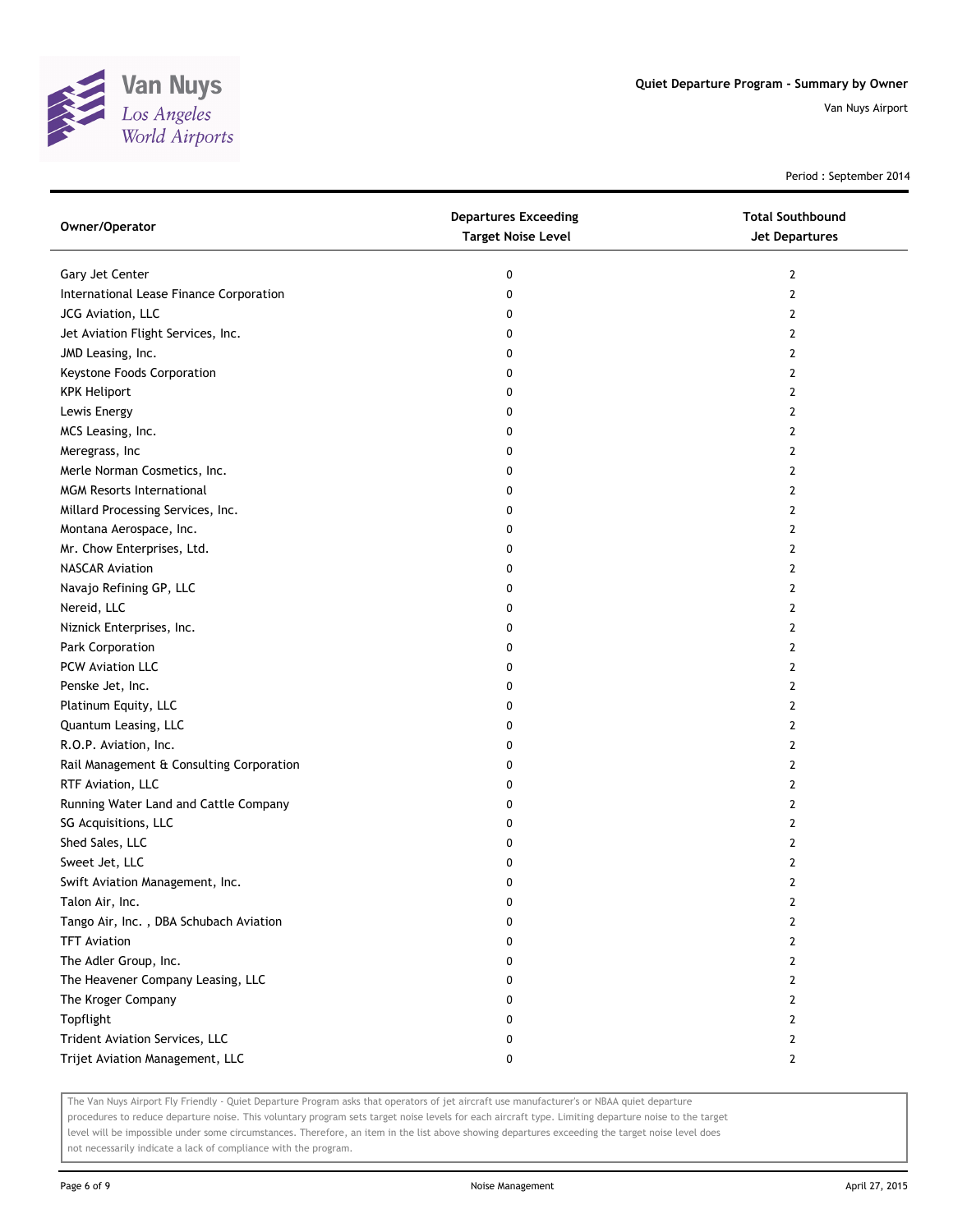

Period : September 2014

| Owner/Operator                     | <b>Departures Exceeding</b><br><b>Target Noise Level</b> | <b>Total Southbound</b><br><b>Jet Departures</b> |
|------------------------------------|----------------------------------------------------------|--------------------------------------------------|
| <b>Weldbend Corporation</b>        | 0                                                        | 2                                                |
| Windsor Jet Management             | 0                                                        | $\mathbf{2}$                                     |
| <b>Wolfe Air Aviation</b>          | 0                                                        | 2                                                |
| 921BE, LLC                         | 0                                                        | 3                                                |
| Aerolineas Ejecutivas, SA de CV    | 0                                                        | 3                                                |
| Aerometro, LLC                     | 0                                                        | 3                                                |
| Air Futura, LLC                    | 0                                                        | 3                                                |
| Allen Lund Company, Inc.           | 0                                                        | 3                                                |
| Blue Sky 45, LLC                   | 0                                                        | 3                                                |
| <b>CM Holdings</b>                 | 0                                                        | 3                                                |
| Colony Capital, LLC                | 0                                                        | 3                                                |
| Delta Private Jets                 | 0                                                        | 3                                                |
| DES Aviation, LLC                  | 0                                                        | 3                                                |
| Grancor Aviation Inc.              | 0                                                        | 3                                                |
| Green Two, Inc.                    | 0                                                        | 3                                                |
| <b>Grossman Company Properties</b> | 0                                                        | 3                                                |
| GS Brothers, Inc.                  | 0                                                        | 3                                                |
| HIG Aviation Group, LLC            | 0                                                        | 3                                                |
| Hill Air Company, Ltd              | 0                                                        | 3                                                |
| Hollister Aviation, LLC            | 0                                                        | 3                                                |
| Jet Aviation Flight Services       | 0                                                        | 3                                                |
| Jet Source Charter, Inc.           | 0                                                        | 3                                                |
| JetSet Airlines, LLC               | 0                                                        | 3                                                |
| KAL, LLC                           | 0                                                        | 3                                                |
| Loretto Aviation, LLC              | 0                                                        | 3                                                |
| M.D.C. Holdings, Inc.              | 0                                                        | 3                                                |
| Mendota Aircraft Management, LLC   | 0                                                        | 3                                                |
| N36MU, LLC                         | 0                                                        | 3                                                |
| N702SS LLC                         | 0                                                        | 3                                                |
| NantWorks, LLC                     | 0                                                        | 3                                                |
| Newsflight, Inc.                   | 0                                                        | 3                                                |
| Presidential Aviation, Inc.        | 0                                                        | 3                                                |
| Red.com                            | U                                                        | 3                                                |
| Regency Air, LLC                   | 0                                                        | 3                                                |
| Santa Barbara Aircraft Management  | 0                                                        | 3                                                |
| The Employers Benefit Group, LLC   | 0                                                        | 3                                                |
| Threshold Technologies, Inc.       | 0                                                        | 3                                                |
| Two Bear Management, LLC           | 0                                                        | 3                                                |
| VICI Aviation, LLC                 | 0                                                        | 3                                                |
| Westfield Aviation, Inc. Pty. Ltd. | 0                                                        | 3                                                |
| Advanced Air Management, Inc.      | 0                                                        | 4                                                |

The Van Nuys Airport Fly Friendly - Quiet Departure Program asks that operators of jet aircraft use manufacturer's or NBAA quiet departure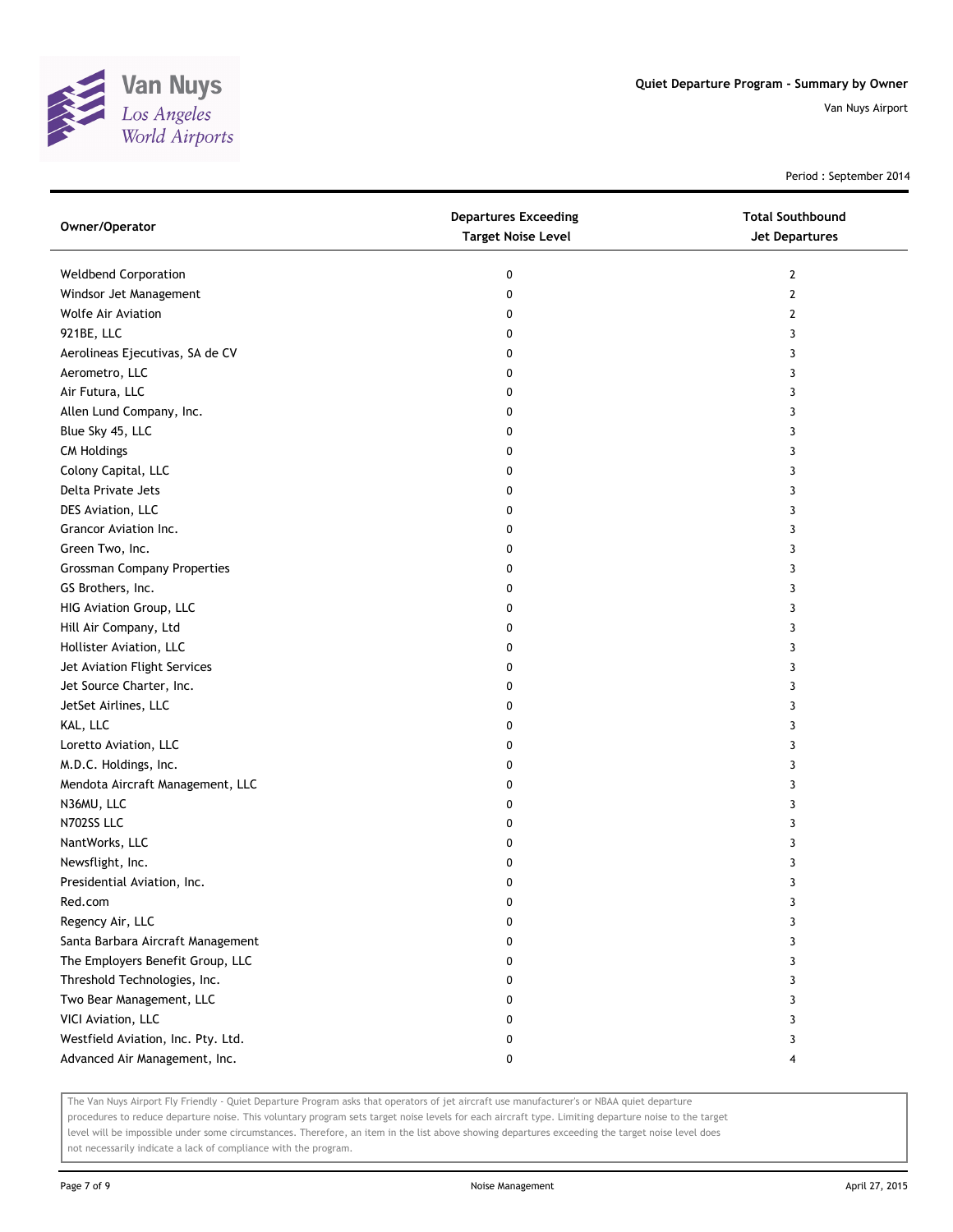

Period : September 2014

| Owner/Operator                        | <b>Departures Exceeding</b><br><b>Target Noise Level</b> | <b>Total Southbound</b><br>Jet Departures |
|---------------------------------------|----------------------------------------------------------|-------------------------------------------|
| Ares Technical Administration, LLC    | 0                                                        | 4                                         |
| A-Ron Resources, LLC                  | 0                                                        | 4                                         |
| Channel Island Aviation, Inc.         | 0                                                        | 4                                         |
| FL Aviation Corp.                     | 0                                                        | 4                                         |
| Hedgerow, Inc.                        | 0                                                        | 4                                         |
| KAP Aviation, LLC                     | 0                                                        | 4                                         |
| Pilgrim Enterprises C/O Castle & Cook | 0                                                        | 4                                         |
| Raspberry Consulting, LLC             | 0                                                        | 4                                         |
| Sky Trek Aviation, Inc.               | 0                                                        | 4                                         |
| SMRK, LLC                             | 0                                                        | 4                                         |
| <b>STA Jets</b>                       | 0                                                        |                                           |
| Swiflite Aircraft Corporation         | 0                                                        | 4                                         |
| Ultra-Lux Jets, Inc.                  | 0                                                        | 4                                         |
| Velox Aircraft, LLC                   | 0                                                        | 4                                         |
| Aeropremiere, LLC                     | 0                                                        | 5                                         |
| Air Finance Corporation               | 0                                                        | 5                                         |
| Desert Jet, LLC                       | 0                                                        | 5                                         |
| Guthy-Renker Aviation, LLC            | 0                                                        | 5                                         |
| Mid America Jet, Inc.                 | 0                                                        | 5                                         |
| Recreation World, Inc.                | 0                                                        | 5                                         |
| The DIRECTV Group, Inc.               | 0                                                        | 5                                         |
| Tull Family Trust C/O Mickey Segal    | 0                                                        | 5                                         |
| VCS Air, LLC                          | 0                                                        | 5                                         |
| AG Logistic Services, LLC             | 0                                                        | 6                                         |
| Avalon Capital Group, LLC             | 0                                                        | 6                                         |
| Int'l Union of Operating Engineers    | 0                                                        | 6                                         |
| K/S Aviation, LLC                     | 0                                                        | 6                                         |
| Mach One Air Charters, Inc.           | 0                                                        | 6                                         |
| Occidental Petroleum Corporation      | 0                                                        | 6                                         |
| Prime Jet, LLC                        | 0                                                        | 6                                         |
| Sierra Papa, Inc.                     | 0                                                        | 6                                         |
| Solairus Aviation                     | 0                                                        | 6                                         |
| West Coast Charters, LLC              | 0                                                        | 6                                         |
| Cinco Air Charter, LLC                | 0                                                        | 7                                         |
| <b>Gama Aviation</b>                  | 0                                                        | 7                                         |
| Global Flight, Inc.                   | 0                                                        | 7                                         |
| Golden State Air Charter, LLC         | 0                                                        | 7                                         |
| Paramount Pictures Corporation        | 0                                                        | 7                                         |
| R&S Aviation, Inc.                    | 0                                                        | 7                                         |
| Space Exploration Technologies        | 0                                                        | 7                                         |
| <b>Starbase Aviation</b>              | 0                                                        | $\overline{7}$                            |

The Van Nuys Airport Fly Friendly - Quiet Departure Program asks that operators of jet aircraft use manufacturer's or NBAA quiet departure